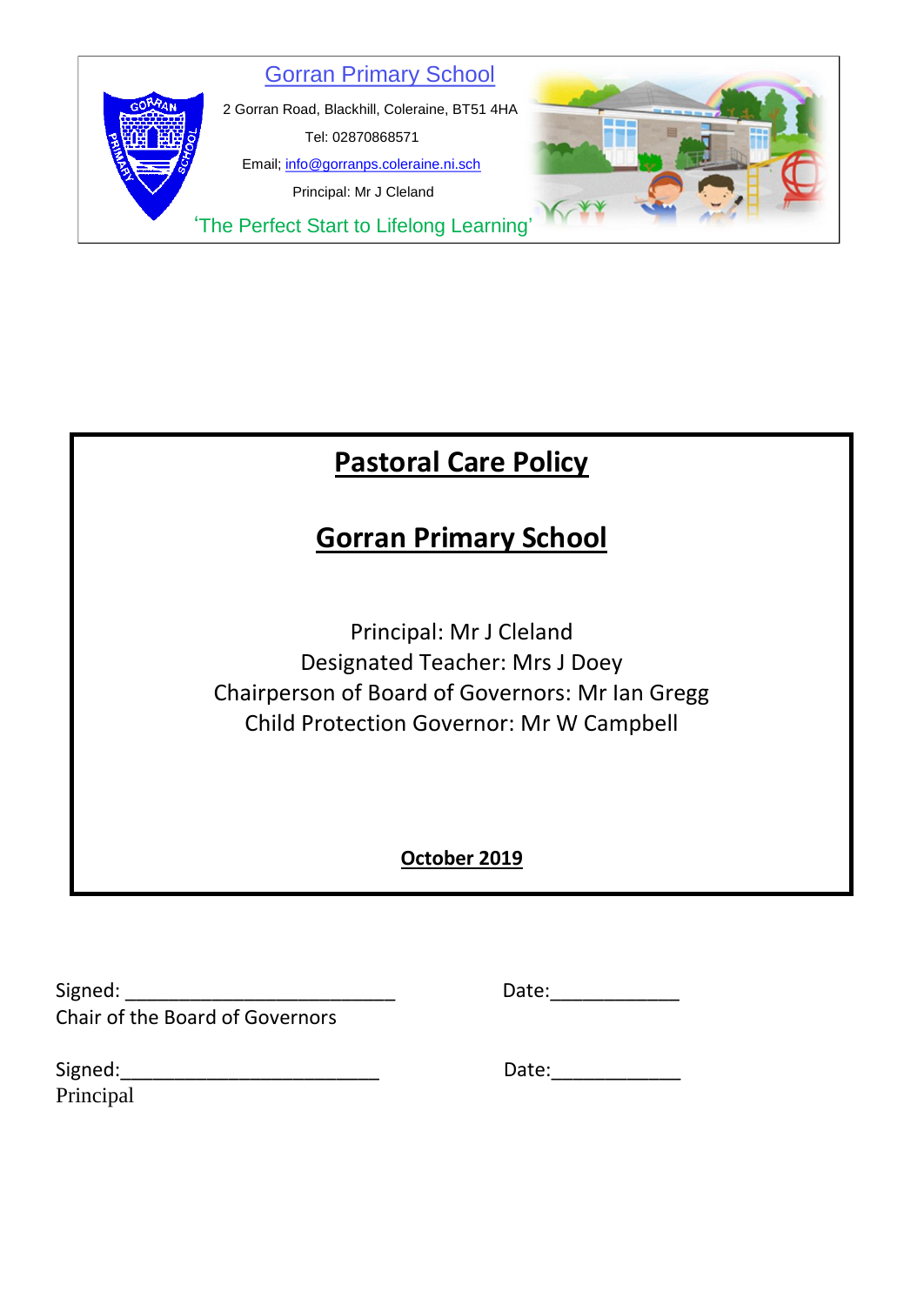## **Gorran Primary School**

### **PASTORAL CARE POLICY**

This document is based on "Every School a Good School", and sets out our school's policy and practice in relation to the care of pupils and the promotion of an environment where the welfare of every child is paramount. We aim create a caring, happy, secure, supportive and stimulating environment where children can develop socially, emotionally and physically at their own rate.

#### **Definitions**

Pastoral care is a set of systems and programmes in schools which attempts to meet the totality of its children's needs – social, spiritual, mental, emotional and physical, so that every pupil has the opportunity, in a safe environment, to reach his/her potential in every area of his/her life and is equipped with the skills to cope with the outside world.

**Ethos** – At Gorran we provide a child-centred environment, which is safe, secure and based on Christian values. We value each child as an individual and seek to see him/her grow, develop and mature and reach his /her full potential. Within our school family we encourage the children to develop a sense of selfrespect and self-discipline and expect them to show qualities of courtesy, good manners and consideration for others. We want all children to feel they have contributed to the life of the school, whether academically or in other ways. We value open communication between staff, pupils and parents. Parents are regularly informed of school activities and encouraged to support their child's education and the life of the school. As a staff we get to know the children well as individuals and so can show sensitivity to their needs and nurture them in a positive way. We want the children's schooldays at Gorran to be happy and memorable and trust that the good foundations laid at Gorran will remain with them through life.

#### **Relationships**

The ethos of our school is created and sustained by positive relationships among staff and pupils in formal and informal situations. We aim to generate a positive climate within the school community where every individual feels cared for at all times. These relationships will be fostered through - good relationships between staff, children's respect for teachers, each other, themselves and members of the outside community.

#### **Child Centred Provision**

At Gorran Primary School we aim to meet the needs and aspirations of the pupils within the school by keeping the pupils' interests and welfare as the main focus. Classroom activities are planned so that pupils are taught to work with their peers and so that they grow to value and respect the contributions and views of others. Positive approaches to discipline are employed to maintain good standards of behaviour.

We promote equality of opportunity, high quality learning, and a concern for individual pupils and a respect for diversity. The school adheres to the UNCRC Principles and Articles. The admissions information of the school states that Gorran Primary School will accept all pupils regardless of religious or political persuasions or ethnic origin provided that their parents are supportive of the school's aims, rules and management procedures. Newcomers are welcomed into the school environment with every opportunity being taken to meet their educational, social and emotional needs.

We seek to meet the additional education and other needs of pupils and to help them overcome barriers to learning by promoting good attendance at all times and by adopting a positive approach to discipline to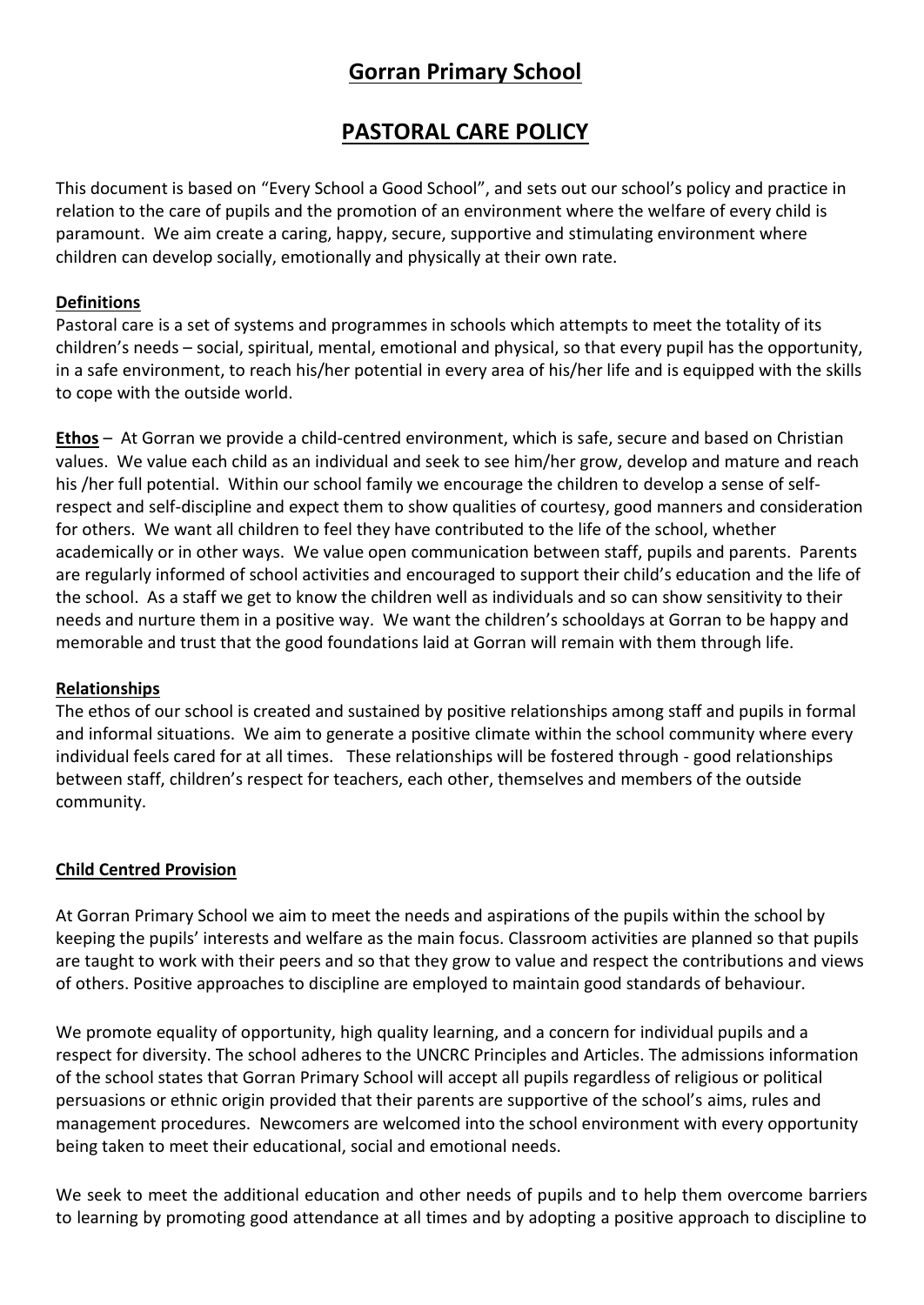encourage appropriate behaviour both inside and outside the classroom. Children with special educational needs have Education Plans prepared for them by class teachers and these are co-ordinated by the school's Special Educational Needs Co-ordinator.

We believe in and support pupil participation and involvement in decisions about school life. We do this through promoting Articles 12 and 13 of the United Nations Convention on the Rights of Children which are as follows:

*Article 12 (Respect for the views of the child):When adults are making decisions that affect children, children have the right to say what they think should happen and have their opinions taken into account. This does not mean that children can now tell their parents what to do. This Convention encourages adults to listen to the opinions of children and involve them in decision-making -- not give children authority over adults. Article 12 does not interfere with parents' right and responsibility to express their views on matters affecting their children. Moreover, the Convention recognizes that the level of a child's participation in decisions must be appropriate to the child's level of maturity. Children's ability to form and express their opinions develops with age and most adults will naturally give the views of teenagers'greater weight than those of a pre-schooler, whether in family, legal or administrative decisions.*

*Article 13 (Freedom of expression):Children have the right to get and share information, as long as the information is not damaging to them or others. In exercising the right to freedom of expression, children have the responsibility to also respect the rights, freedoms and reputations of others. The freedom of expression includes the right to share information in any way they choose, including by talking, drawing or writing.*

**Children are encouraged to offer their thoughts and opinions in Circle Time, class meetings, ECO Committee and through the School Council. To facilitate children's involvement in school life all adults at Gorran Primary School strive to adhere to the School Rules – Ready, Respect and Safe**

We realise the big step it is for many children making the transition from primary to secondary school. There is always full co-operation with each of the secondary schools that children may choose and all relevant information is passed to the next school.

The school follows its Child Protection Policy and all relevant DE circulars. Children know about keeping safe and posters are in place around the school highlighting who children can talk to if they have a problem. Internet Safety and anti-bullying are part of teachers' curricular planning and children are made aware of how to keep themselves safe in many different situations. Staff are trained in Child Protection on a bi-annual basis and this includes all teaching and non-teaching personnel. Parents receive a copy of the Child Protection Policy when their child starts school and all parents receive a copy when it is reviewed biannually. Volunteers in school are Access NI checked and parent driver volunteers are also Access NI checked.

We support children in making healthy choices and through the provision of a healthy environment. We try to ensure that staff have received appropriate First Aid training and health and safety is a main priority at all times both inside and outside school. Healthy food is encouraged and the school follows the healthy breaks initiative. The school's outdoor facilities are excellent and full use is made of the grounds and outdoor play equipment. PE is timetabled and all aspects of the physical development curriculum are covered in these lessons with good use made of outside agencies and specialists when possible. After school activities also focus on getting children actively involved in a wide range of physical activities.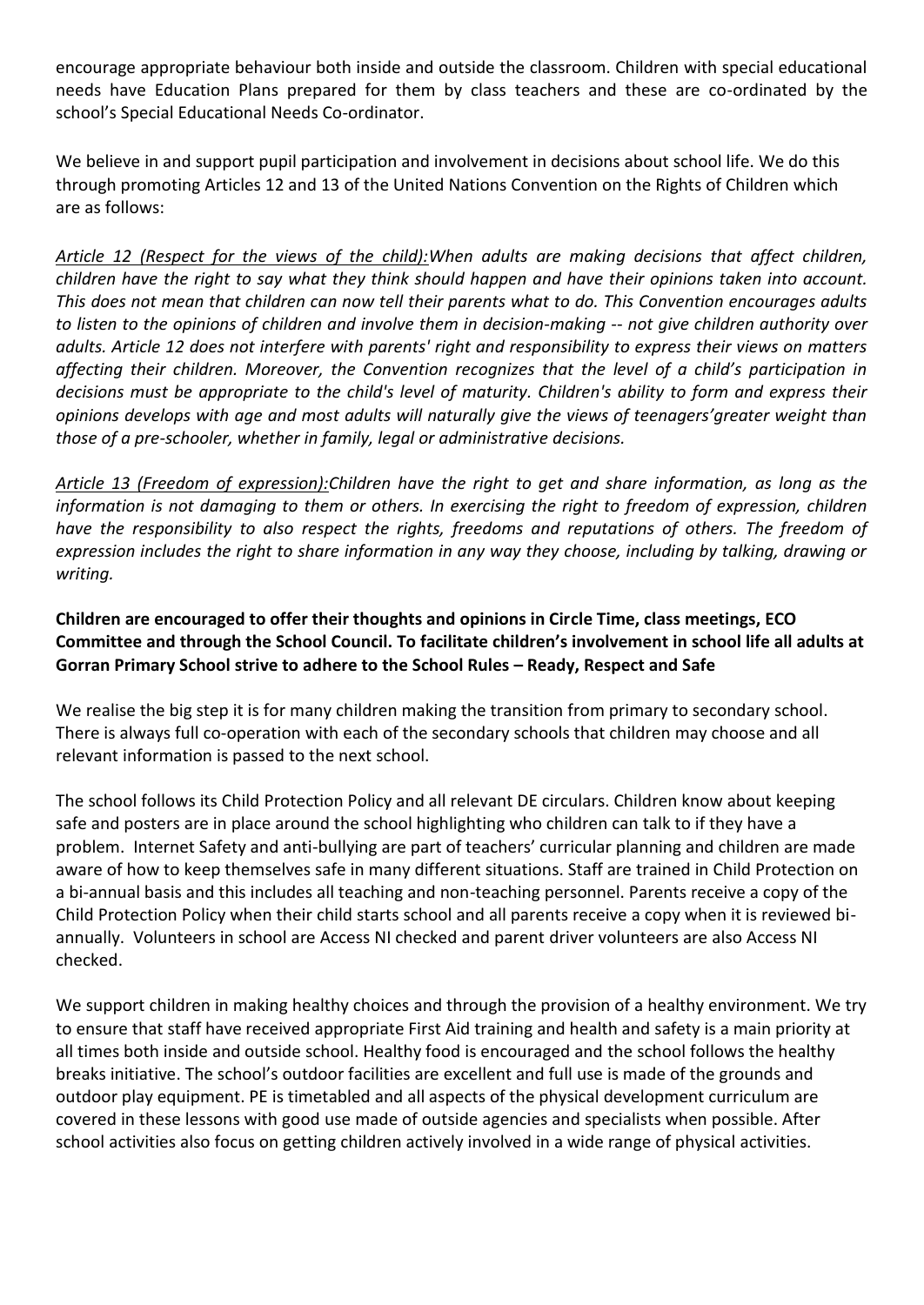#### **High Quality Teaching and Learning**

We provide a broad and relevant curriculum that meets the needs of the pupils. PDMU is timetabled in each classroom and includes Drugs Education and RSE where appropriate. RE and PE lessons also play an important part in promoting pastoral care within the curriculum. Specific programmes relating to health and well-being are also utilised e.g. Heartstart and Cycling Proficiency.

We promote positive relationships between teachers and their pupils and with other school-based staff through promoting good relationships in class. Rewards are used to celebrate and promote positive behaviour. Playground supervisors and staff work together to ensure that children play fairly and safely at all times. A Staff Code of Conduct exists to safeguard children at all times.

Teachers reflect on their own work and the outcomes of individual pupils through the use of staff planning and staff meetings. Monitoring arrangements are in place relating to teaching and learning and these focus on pupil progress and achievements taking into account all factors e.g. SEN, home circumstances etc. Classroom observation will take place to assess pupils' personal development and behaviour with class teachers taking into careful consideration pastoral issues where pupil performance is not meeting expectations e.g. falling standardised scores or below expectations in progress tracking grids.

#### **Effective Leadership**

Governors understand their responsibility for the pastoral care of pupils. They do this by monitoring and evaluating the strategies in place for promoting pastoral care, health, well-being and attendance contained in the School Development Plan, including consulting with the School Council, pupils and parents if and when necessary. They attend Child Protection training as necessary and realise the importance of this role. In addition, they monitor the reporting of behaviour, suspension and expulsion when such occasions arise.

In relation to pastoral care we support the professional development of staff and sharing and learning from best practice by planning for training in pastoral matters in school using outside agencies when available or through the sharing of staff expertise on planned development days or in staff meetings. Teachers may also attend additional training e.g. Heartstart, RISE etc. and good practice is then shared with colleagues.

#### **We provide the resources needed to support pastoral care through**:

- **e** effective staff deployment specialist roles (see Appendix 2);
- classroom resources;
- play resources and facilities; and using
- posters for external resources e.g. ChildLine.

#### **We monitor and evaluate our pastoral care practices in a number of ways through:**

- reviewing the school's performance regularly in preparation of the School Development Plan;
- using school data for attendance, school meals etc.;
- examples of plenary sessions and pupil feedback to teachers about teaching and learning with links to AfL and other areas of school life such as play and after school activities;